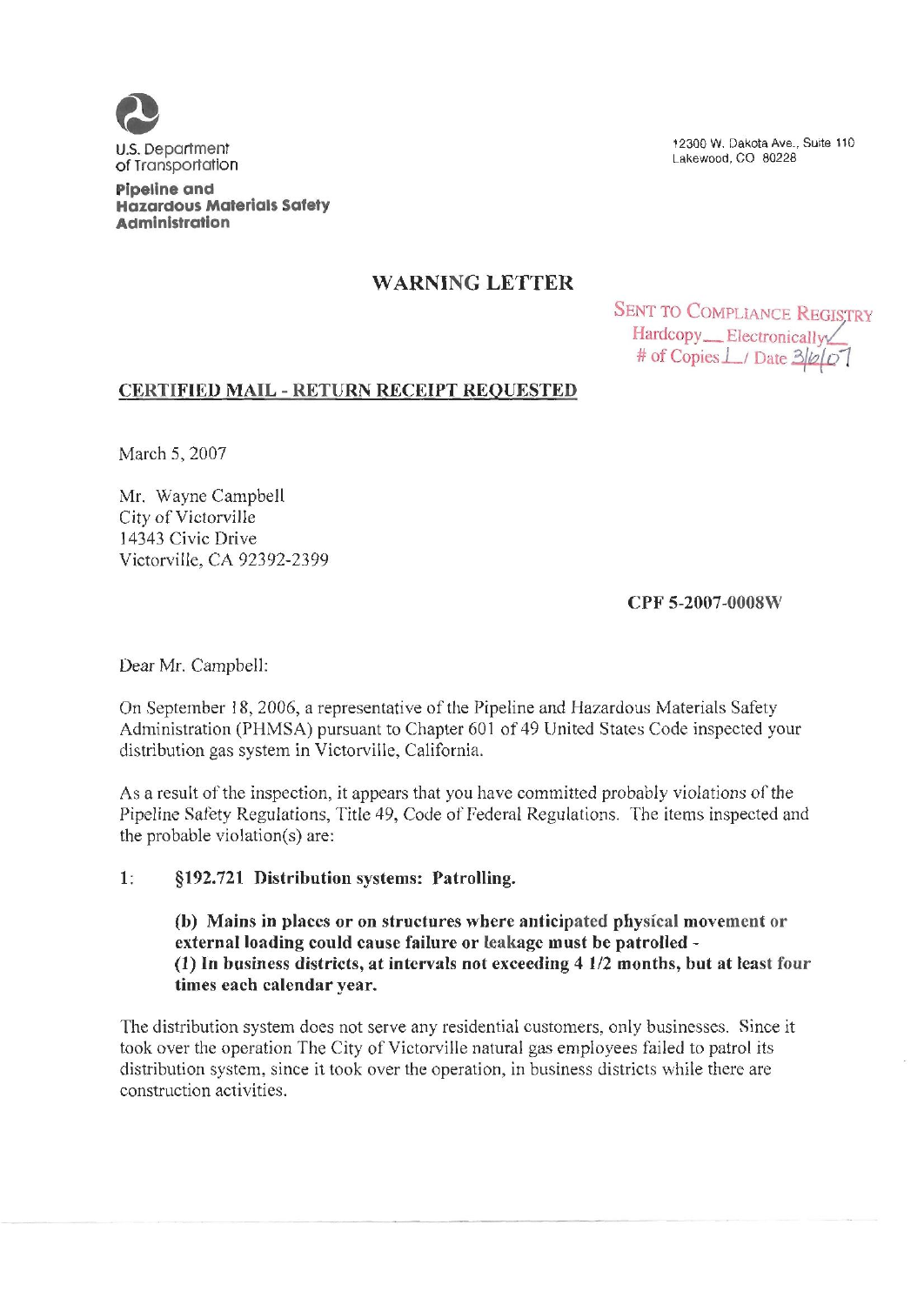## 2. S192.723 Distribution systems: Leakage surveys.

(b) The type and scope of the leakage control program must be determined by the nature of the operations and the local conditions, but it must meet the following minimum requirements:

(I) A leakage survey with leak detector equipment must be conducted in business districts, including tests of the atmosphere in gas, electric, telephone, sewer, and water system manholes, at cracks in pavement and sidewalks, and at other locations providing an opportunity for finding gas leaks, at intervals not exceeding 15 months, but at least once each calendar year,

The City of Victorville's staff failed to conduct leak detection surveys in business districts.

### 3. §192.747 Valve maintenance: Distribution systems.

(a) Each valve, the use of which may be necessary for the safe operation of a distribution system, must be checked and serviced at intervals not exceeding 15 months, but at least once each calendar year.

The City of Victorville's staff failed to conduct valve inspections on its two main line valves that are connected to Southwest Gas facilities.

#### $4<sub>1</sub>$ \$192. 481 Atmospheric corrosion control: Monitoring.

(a) Each operator must inspect each pipeline or portion of pipeline that is exposed to the atmosphere for evidence of atmospheric corrosion, as follows: If the pipeline is located Onshore: Then the frequency of inspection is: at least once every 3 calendar years, but with intervals not exceeding 39 months.

The system is mostly made of plastic except the above ground tie-ins to Southwest Gas. These tie-ins are made of steel and the City of Victorville's staff failed to monitor atmospheric corrosion at these two locations. It should be noted that no evidence of atmospheric corrosion was observed.

Under 49 United States Code,  $\S 60122$ , you are subject to a civil penalty not to exceed \$100,000 for each violation for each day the violations persists up to a maximum of \$1, 000, 000 for any related series of violations. Also, for LNG facilities, an additional penalty of not more than \$50, 000 for each violation may be imposed. Wc have reviewed the circumstances and supporting documents involved in this case, and have decided not to conduct additional enforcement action or penalty assessment proceedings at this time. We advise you to correct the item(s) identified in this letter. Failure to do so will result in City of Victorville being subject to additional enforcement action.